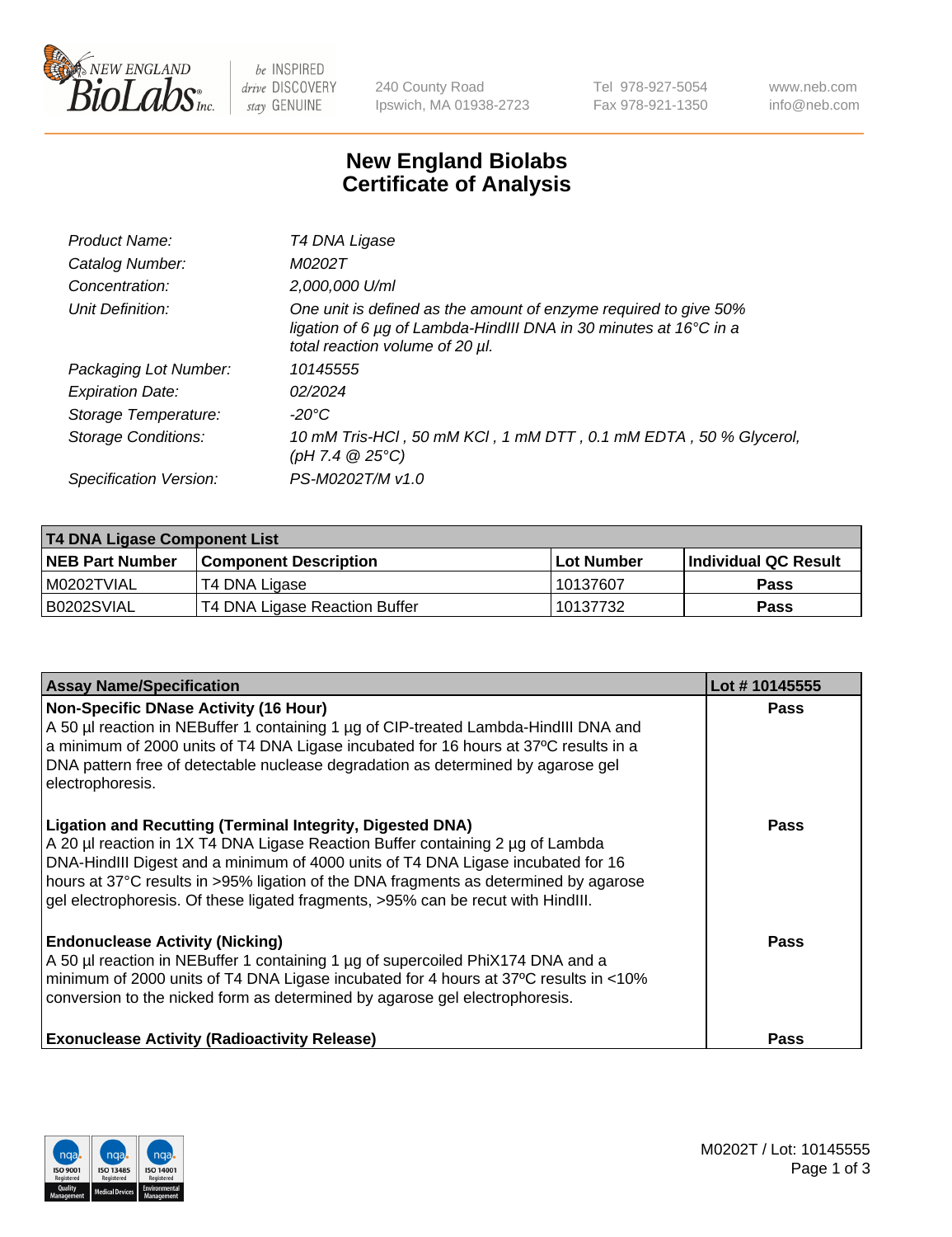

be INSPIRED drive DISCOVERY stay GENUINE

240 County Road Ipswich, MA 01938-2723 Tel 978-927-5054 Fax 978-921-1350

www.neb.com info@neb.com

| <b>Assay Name/Specification</b>                                                                                                                                                                                                                                                                                                                                                                             | Lot #10145555 |
|-------------------------------------------------------------------------------------------------------------------------------------------------------------------------------------------------------------------------------------------------------------------------------------------------------------------------------------------------------------------------------------------------------------|---------------|
| A 50 µl reaction in NEBuffer 1 containing 1 µg of a mixture of single and<br>double-stranded [3H] E. coli DNA and a minimum of 2000 units of T4 DNA Ligase<br>incubated for 4 hours at 37°C releases <0.1% of the total radioactivity.                                                                                                                                                                      |               |
| DNase Activity (Labeled Oligo, 3' extension)<br>A 50 µl reaction in CutSmart® Buffer containing a 20 nM solution of a fluorescent<br>labeled double-stranded oligonucleotide containing a 3' extension and a minimum of<br>10,000 units of T4 DNA Ligase incubated for 16 hours at 37°C yields <5% degradation<br>as determined by capillary electrophoresis.                                               | <b>Pass</b>   |
| <b>DNase Activity (Labeled Oligo, 5' extension)</b><br>A 50 µl reaction in CutSmart® Buffer containing a 20 nM solution of a fluorescent<br>labeled double-stranded oligonucleotide containing a 5' extension and a minimum of<br>10,000 units of T4 DNA Ligase incubated for 16 hours at 37°C yields <5% degradation<br>as determined by capillary electrophoresis.                                        | <b>Pass</b>   |
| Double Stranded DNase Activity (Labeled Oligo)<br>A 50 µl reaction in CutSmart® Buffer containing a 20 nM solution of a fluorescent<br>labeled double-stranded oligonucleotide containing a blunt end and a minimum of<br>10,000 units of T4 DNA Ligase incubated for 16 hours at 37°C yields <5% degradation<br>as determined by capillary electrophoresis.                                                | <b>Pass</b>   |
| <b>Single Stranded DNase Activity (FAM-Labeled Oligo)</b><br>A 50 µl reaction in CutSmart® Buffer containing a 20 nM solution of a fluorescent<br>internal labeled oligonucleotide and a minimum of 10,000 units of T4 DNA Ligase<br>incubated for 16 hours at 37°C yields <5% degradation as determined by capillary<br>electrophoresis.                                                                   | <b>Pass</b>   |
| qPCR DNA Contamination (E. coli Genomic)<br>A minimum of 2000 units of T4 DNA Ligase is screened for the presence of E. coli<br>genomic DNA using SYBR® Green qPCR with primers specific for the E. coli 16S rRNA<br>locus. Results are quantified using a standard curve generated from purified E. coli<br>genomic DNA. The measured level of E. coli genomic DNA contamination is ≤ 1 E. coli<br>genome. | Pass          |
| <b>Protein Purity Assay (SDS-PAGE)</b><br>T4 DNA Ligase is ≥ 95% pure as determined by SDS-PAGE analysis using Coomassie Blue<br>detection.                                                                                                                                                                                                                                                                 | <b>Pass</b>   |
| <b>RNase Activity (Extended Digestion)</b><br>A 10 µl reaction in NEBuffer 4 containing 40 ng of a 300 base single-stranded RNA<br>and a minimum of 1 µl of T4 DNA Ligase is incubated at 37°C. After incubation for 16<br>hours, >90% of the substrate RNA remains intact as determined by gel electrophoresis                                                                                             | <b>Pass</b>   |